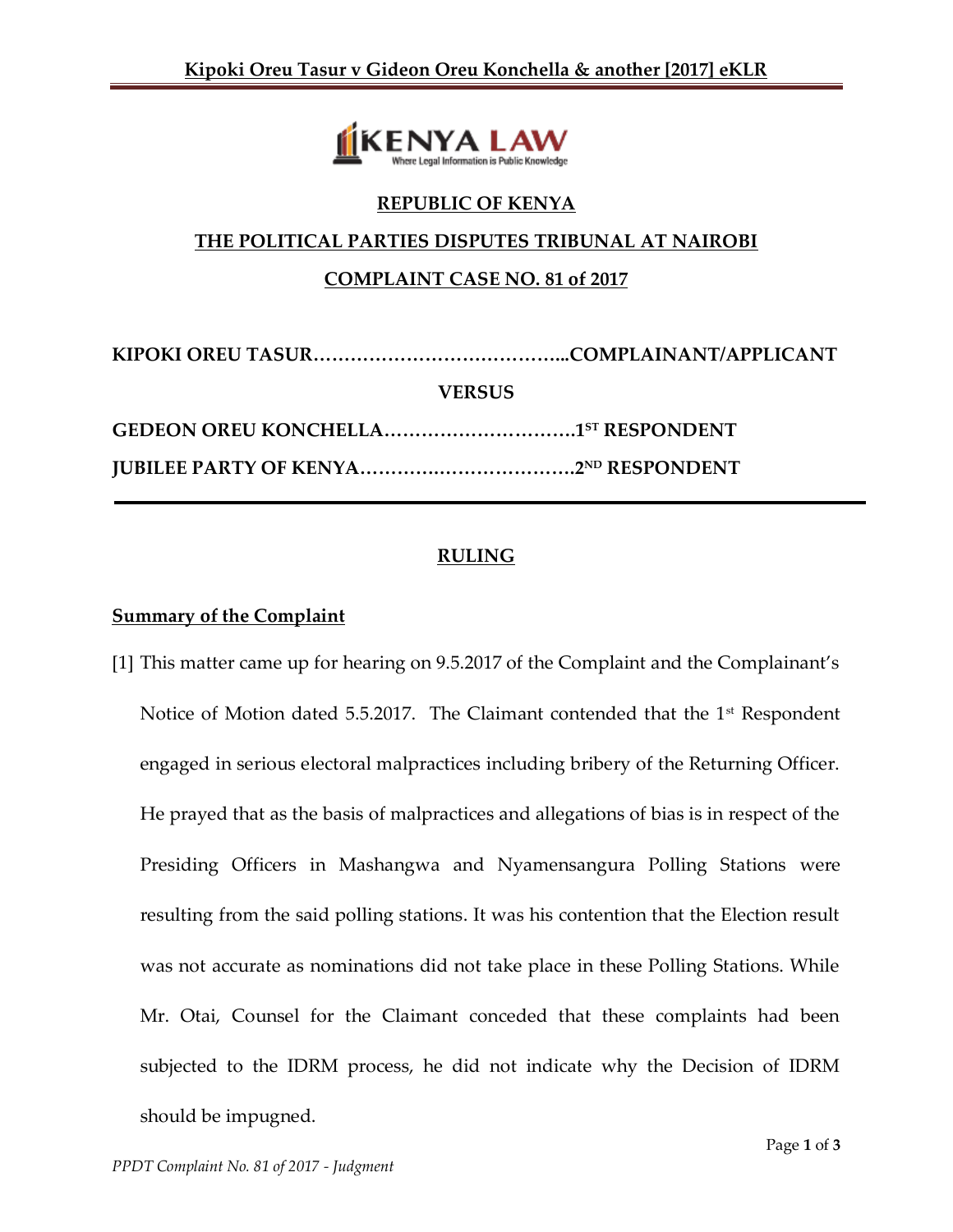- [2] He prayed for a declaration that the  $1<sup>st</sup>$  Respondent's Nomination as the  $2<sup>nd</sup>$ Respondent's Nominee be nullified and that as a result of the violence and other misconduct, he be barred from participating in future processes.
- [3] Counsel for the 2<sup>nd</sup> Respondent, in reply, asserted that even if it was proved that there were malpractices, there was no proof that they affected the outcome of the Claimant's prayers that the  $1<sup>st</sup>$  Respondent be barred from participating in future processes. It was submitted that that it was not open to this Tribunal to issue such Orders. It was pointed out that the Claimant had not impugned the Decision of the IDRM. They contended that the Decision was fair and invited the Tribunal to decline to reopen a matter that had been substantially addressed by the IDRM. The 2<sup>nd</sup> Respondent prayed that the Decision of the IDRM be upheld.
- [4] The 1<sup>st</sup> Respondent's submissions are largely the same as those of the  $2<sup>nd</sup>$  Respondent and we will not rehash them.

#### **Issue for Determination**

[5] From a review of the material on record, it appears to us that the only issue for determination is whether the IDRM decision ought to be upheld.

#### **Analysis**

Page **2** of **3** *PPDT Complaint No. 81 of 2017 - Judgment* [6] This Tribunal has been called upon to nullify the Nomination of the  $1<sup>st</sup>$  Respondent. It is not disputed that an IDRM process took place. The Parties annexed Appeal No. 2 of 2017 before the party IDRM between the Parties to this complaint. The issues raised before this Tribunal are substantially the same as those raised at the IDRM